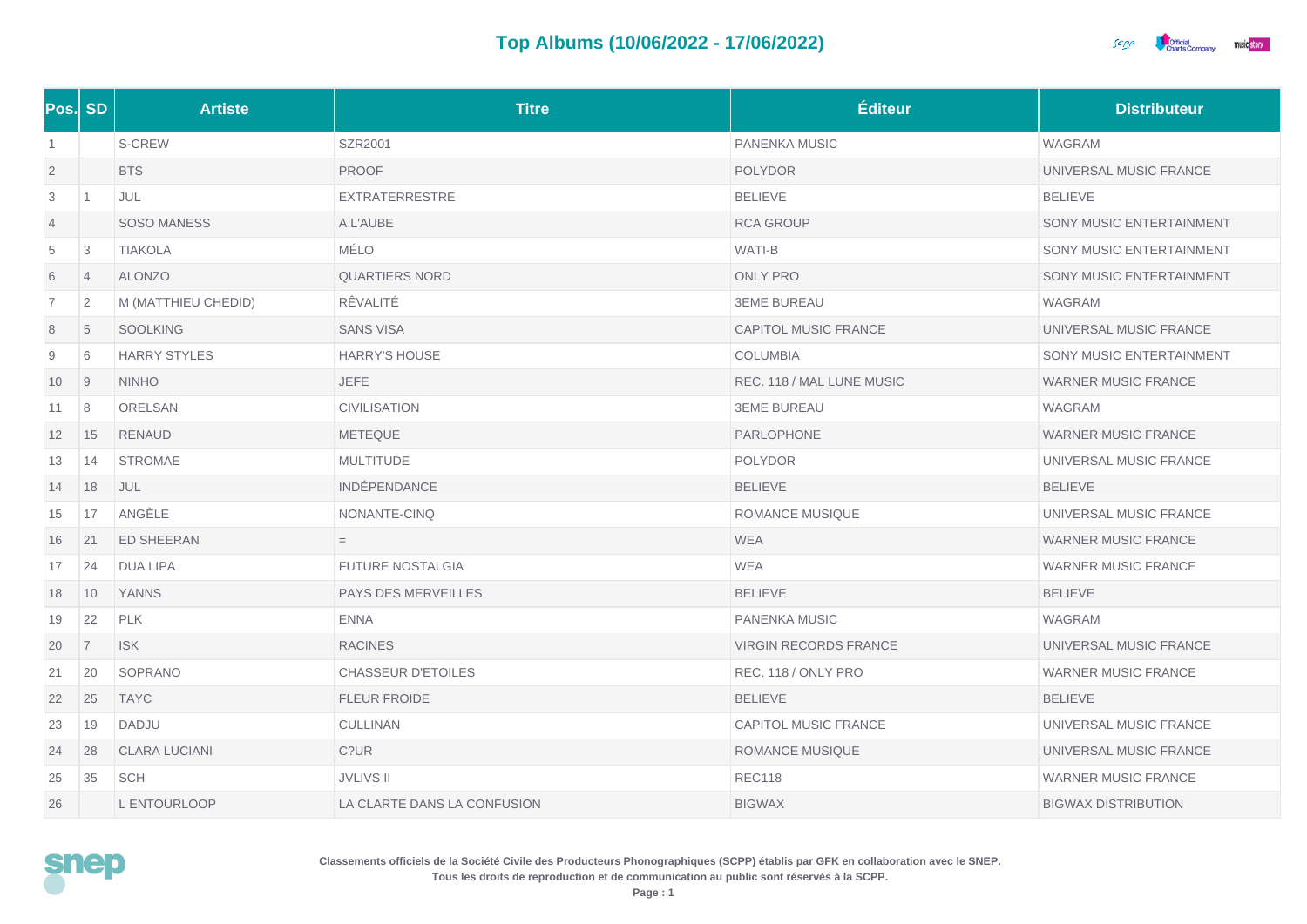

| 27 | 30 | <b>MULTI-ARTISTES</b>        | <b>TOP GUN: MAVERICK</b>            | <b>POLYDOR</b>                  | UNIVERSAL MUSIC FRANCE     |
|----|----|------------------------------|-------------------------------------|---------------------------------|----------------------------|
| 28 | 31 | <b>NINHO</b>                 | M.I.L.S.3                           | REC. 118 / MAL LUNE MUSIC       | <b>WARNER MUSIC FRANCE</b> |
| 29 | 46 | <b>NISKA</b>                 | LE MONDE EST MÉCHANT                | <b>CAPITOL MUSIC FRANCE</b>     | UNIVERSAL MUSIC FRANCE     |
| 30 | 33 | <b>DAMSO</b>                 | <b>QALF INFINITY</b>                | TRENTE-QUATRE CENTIMES          | UNIVERSAL MUSIC FRANCE     |
| 31 | 42 | LE CLASSICO ORGANISÉ         | LE CLASSICO ORGANISÉ                | <b>BELIEVE</b>                  | <b>BELIEVE</b>             |
| 32 | 44 | <b>VITAA &amp; SLIMANE</b>   | <b>VERSUS</b>                       | <b>CAPITOL MUSIC FRANCE</b>     | UNIVERSAL MUSIC FRANCE     |
| 33 | 43 | <b>TIMAL</b>                 | ARÈS                                | <b>CAPITOL MUSIC FRANCE</b>     | UNIVERSAL MUSIC FRANCE     |
| 34 | 45 | <b>GRAND CORPS MALADE</b>    | <b>MESDAMES</b>                     | <b>VIRGIN RECORDS FRANCE</b>    | UNIVERSAL MUSIC FRANCE     |
| 35 | 26 | IZÎA                         | <b>LA VITESSE</b>                   | <b>BELIEVE</b>                  | <b>BELIEVE</b>             |
| 36 | 16 | <b>KENDRICK LAMAR</b>        | MR. MORALE & THE BIG STEPPERS       | <b>POLYDOR</b>                  | UNIVERSAL MUSIC FRANCE     |
| 37 | 32 | RAMMSTEIN                    | <b>ZEIT</b>                         | <b>ISLAND DEF JAM</b>           | UNIVERSAL MUSIC FRANCE     |
| 38 | 40 | <b>JOSMAN</b>                | M.A.N (BLACK ROSES & LOST FEELINGS) | <b>SIDELINE</b>                 | SONY MUSIC ENTERTAINMENT   |
| 39 | 36 | THE WEEKND                   | DAWN FM                             | <b>ISLAND DEF JAM</b>           | UNIVERSAL MUSIC FRANCE     |
| 40 | 51 | <b>DADJU</b>                 | POISON OU ANTIDOTE                  | <b>CAPITOL MUSIC FRANCE</b>     | UNIVERSAL MUSIC FRANCE     |
| 41 | 56 | <b>DISIZ</b>                 | L'AMOUR                             | <b>CAPITOL MUSIC FRANCE</b>     | UNIVERSAL MUSIC FRANCE     |
| 42 | 52 | DJADJA & DINAZ               | <b>SPLEEN</b>                       | <b>BELIEVE</b>                  | <b>BELIEVE</b>             |
| 43 | 47 | LAYLOW                       | L'ÉTRANGE HISTOIRE DE MR.ANDERSON   | <b>SONY MUSIC ENTERTAINMENT</b> | SONY MUSIC ENTERTAINMENT   |
| 44 | 73 | <b>REMA</b>                  | RAVE & ROSES                        | <b>VIRGIN RECORDS FRANCE</b>    | UNIVERSAL MUSIC FRANCE     |
| 45 | 49 | <b>IMAGINE DRAGONS</b>       | <b>MERCURY - ACT 1</b>              | <b>POLYDOR</b>                  | UNIVERSAL MUSIC FRANCE     |
| 46 | 61 | <b>JUL</b>                   | DEMAIN ÇA IRA                       | <b>BELIEVE</b>                  | <b>BELIEVE</b>             |
| 47 | 48 | <b>GREEN MONTANA</b>         | NOSTALGIA +                         | <b>CAPITOL MUSIC FRANCE</b>     | UNIVERSAL MUSIC FRANCE     |
| 48 | 57 | <b>KUNGS</b>                 | <b>CLUB AZUR</b>                    | <b>ISLAND DEF JAM</b>           | UNIVERSAL MUSIC FRANCE     |
| 49 | 59 | <b>SDM</b>                   | <b>OCHO</b>                         | <b>CAPITOL MUSIC FRANCE</b>     | UNIVERSAL MUSIC FRANCE     |
| 50 | 58 | <b>RED HOT CHILI PEPPERS</b> | UNLIMITED LOVE                      | <b>WEA</b>                      | <b>WARNER MUSIC FRANCE</b> |
| 51 | 50 | <b>KALASH</b>                | <b>TOMBOLO</b>                      | <b>BELIEVE</b>                  | <b>BELIEVE</b>             |
| 52 | 62 | <b>AMIR</b>                  | <b>RESSOURCES</b>                   | <b>PARLOPHONE</b>               | <b>WARNER MUSIC FRANCE</b> |
| 53 | 13 | <b>SEVENTEEN</b>             | SEVENTEEN 4TH ALBUM 'FACE THE SUN'  | <b>POLYDOR</b>                  | UNIVERSAL MUSIC FRANCE     |
| 54 | 63 | <b>BAD BUNNY</b>             | UN VERANO SIN TI                    | RIMAS ENTERTAINMENT LLC         |                            |

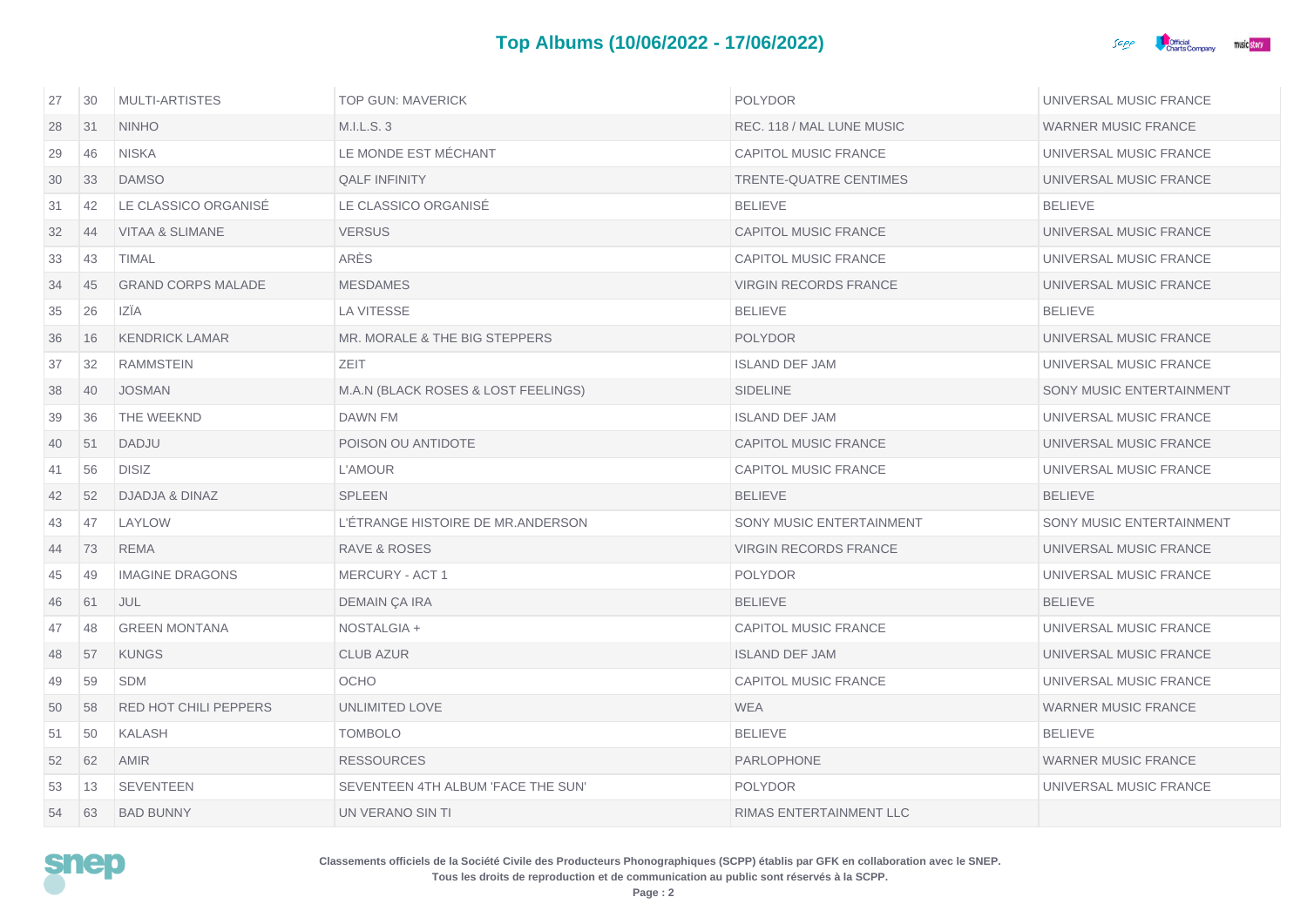## **Top Albums (10/06/2022 - 17/06/2022)**



| 55 | 53                | <b>JULIETTE ARMANET</b>             | <b>BRÜLER LE FEU</b>                      | <b>ROMANCE MUSIQUE</b>      | UNIVERSAL MUSIC FRANCE          |
|----|-------------------|-------------------------------------|-------------------------------------------|-----------------------------|---------------------------------|
| 56 | 34                | <b>TOMORROW X TOGETHER</b>          | MINISODE 2: THURSDAY'S CHILD/HATE VER.    | <b>POLYDOR</b>              | UNIVERSAL MUSIC FRANCE          |
| 57 | 64                | <b>ROSALIA</b>                      | <b>MOTOMAMI</b>                           | <b>COLUMBIA</b>             | SONY MUSIC ENTERTAINMENT        |
| 58 | 38                | <b>MELODY GARDOT &amp; PHILIPPE</b> | <b>ENTRE EUX DEUX</b>                     | <b>DECCA RECORDS FRANCE</b> | UNIVERSAL MUSIC FRANCE          |
| 59 | 60                | THE WEEKND                          | AFTER HOURS                               | <b>ISLAND DEF JAM</b>       | UNIVERSAL MUSIC FRANCE          |
| 60 |                   | <b>XXXTENTACION</b>                 | LOOK AT ME: THE ALBUM                     | SONY MUSIC ENTERTAINMENT    |                                 |
| 61 | 76                | <b>FARRUKO</b>                      | LA 167                                    | <b>RCA GROUP</b>            | SONY MUSIC ENTERTAINMENT        |
| 62 |                   | <b>KREATOR</b>                      | <b>HATE UBER ALLES</b>                    | <b>NUCLEAR BLAST</b>        | <b>WARNER MUSIC FRANCE</b>      |
| 63 | 69                | <b>NAPS</b>                         | <b>BEST LIFE</b>                          | <b>BELIEVE</b>              | <b>BELIEVE</b>                  |
| 64 | $12 \overline{ }$ | <b>SETH GUEKO</b>                   | <b>MANGE TES MORTS</b>                    | <b>BELIEVE</b>              | <b>BELIEVE</b>                  |
| 65 | 72                | <b>KOBA LAD</b>                     | CARTEL: VOLUME 1                          | <b>CAPITOL MUSIC FRANCE</b> | UNIVERSAL MUSIC FRANCE          |
| 66 | 70                | <b>NAPS</b>                         | LES MAINS FAITES POUR L'OR                | <b>BELIEVE</b>              | <b>BELIEVE</b>                  |
| 67 | 27                | POST MALONE                         | <b>TWELVE CARAT TOOTHACHE</b>             | <b>ISLAND DEF JAM</b>       | UNIVERSAL MUSIC FRANCE          |
| 68 | 66                | <b>ZIAK</b>                         | <b>AKIMBO</b>                             | <b>CAPITOL MUSIC FRANCE</b> | UNIVERSAL MUSIC FRANCE          |
| 69 | 75                | <b>GAZO</b>                         | <b>DRILL FR</b>                           | <b>BSB PROD</b>             | SONY MUSIC ENTERTAINMENT        |
| 70 | 79                | <b>CAMILA CABELLO</b>               | <b>FAMILIA</b>                            | <b>RCA GROUP</b>            | SONY MUSIC ENTERTAINMENT        |
| 71 | 54                | SASSO, L'ALLEMAND                   | 2 LIONS                                   | <b>IDOL</b>                 | <b>PIAS FRANCE</b>              |
| 72 | 74                | VALD                                | $\vee$                                    | <b>ECHELON RECORDS</b>      | SONY MUSIC ENTERTAINMENT        |
| 73 | 78                | THE WEEKND                          | THE HIGHLIGHTS                            | <b>ISLAND DEF JAM</b>       | UNIVERSAL MUSIC FRANCE          |
| 74 | 71                | <b>KENDJI GIRAC</b>                 | <b>MI VIDA</b>                            | <b>ISLAND DEF JAM</b>       | UNIVERSAL MUSIC FRANCE          |
| 75 | 39                | ROMÉO ELVIS                         | <b>TOUT PEUT ARRIVER</b>                  | <b>ISLAND DEF JAM</b>       | UNIVERSAL MUSIC FRANCE          |
| 76 | 81                | <b>VIANNEY</b>                      | N'ATTENDONS PAS                           | <b>BELIEVE</b>              | <b>BELIEVE</b>                  |
| 77 |                   | <b>FLORENT MARCHET</b>              | <b>GARDEN PARTY</b>                       | <b>LABREA MUSIC</b>         | <b>WAGRAM</b>                   |
| 78 |                   | <b>MAX RICHTER</b>                  | THE NEW FOUR SEASONS - VIVALDI RECOMPOSED | DECCA RECORDS FRANCE        | UNIVERSAL MUSIC FRANCE          |
| 79 | 85                | <b>OBOY</b>                         | NO CRARI                                  | <b>BELIEVE</b>              | <b>BELIEVE</b>                  |
| 80 | 84                | <b>OLIVIA RODRIGO</b>               | <b>SOUR</b>                               | <b>POLYDOR</b>              | UNIVERSAL MUSIC FRANCE          |
| 81 | 88                | <b>LETO</b>                         | 0.17                                      | REC. 118 / WINTERFELL       | <b>WARNER MUSIC FRANCE</b>      |
| 82 | 86                | <b>ZOLA</b>                         | <b>SURVIE</b>                             | <b>AWA</b>                  | <b>SONY MUSIC ENTERTAINMENT</b> |

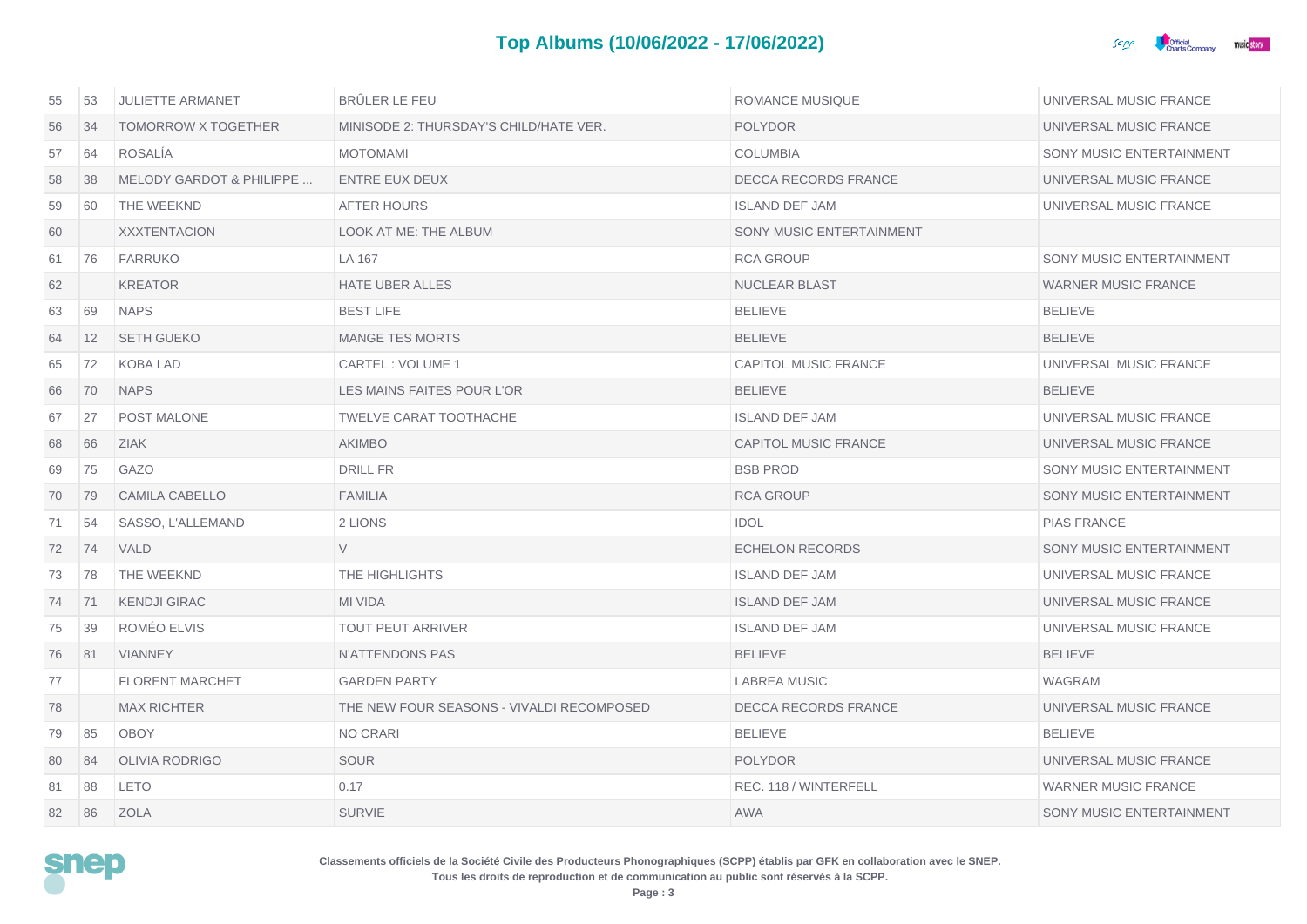

| 83     | 77  | <b>NIAKS</b>              | <b>COMPARUTION IMMÉDIATE</b>         | BYLKA PROD / ADA FRANCE      | <b>WARNER MUSIC FRANCE</b> |
|--------|-----|---------------------------|--------------------------------------|------------------------------|----------------------------|
| 84     | 82  | <b>ADELE</b>              | 30                                   | <b>COLUMBIA</b>              | SONY MUSIC ENTERTAINMENT   |
| 85     | 91  | <b>JUL</b>                | <b>LA MACHINE</b>                    | <b>BELIEVE</b>               | <b>BELIEVE</b>             |
| 86     | 80  | LAYLOW                    | <b>TRINITY</b>                       | <b>DIGITALMUNDO</b>          | SONY MUSIC ENTERTAINMENT   |
| 87     | 87  | <b>RONISIA</b>            | <b>RONISIA</b>                       | <b>EPIC</b>                  | SONY MUSIC ENTERTAINMENT   |
| 88     | 89  | LIL NAS X                 | <b>MONTERO</b>                       | SONY MUSIC ENTERTAINMENT     |                            |
| 89     | 83  | DOJA CAT                  | PLANET HER (DELUXE)                  | <b>RCA GROUP</b>             | SONY MUSIC ENTERTAINMENT   |
| 90     | 95  | <b>MAES</b>               | LES DERNIERS SALOPARDS               | <b>CAPITOL MUSIC FRANCE</b>  | UNIVERSAL MUSIC FRANCE     |
| 91     | 103 | <b>SOFIANE</b>            | LA DIRECTION                         | <b>CAPITOL MUSIC FRANCE</b>  | UNIVERSAL MUSIC FRANCE     |
| 92     | 67  | <b>SO LA LUNE</b>         | <b>FISSURE DE VIE</b>                | <b>BELIEVE</b>               | <b>BELIEVE</b>             |
| 93     | 98  | <b>NEPAL</b>              | ADIOS BAHAMAS                        | <b>IDOL</b>                  | <b>PIAS FRANCE</b>         |
| 94     | 100 | <b>13 ORGANISE</b>        | 13 ORGANISE                          | <b>BELIEVE</b>               | <b>BELIEVE</b>             |
| 95     | 93  | <b>INDOCHINE</b>          | SINGLES COLLECTION (1981-2001)       | <b>RCA GROUP</b>             | SONY MUSIC ENTERTAINMENT   |
| 96     | 106 | <b>JUL</b>                | <b>C'EST PAS DES LOL</b>             | <b>BELIEVE</b>               | <b>BELIEVE</b>             |
| 97     | 97  | MICHEL SARDOU             | L'ALBUM DE SA VIE 100 TITRES         | <b>LABEL PANTHEON</b>        | UNIVERSAL MUSIC FRANCE     |
| 98     | 55  | <b>I MUVRINI</b>          | PIU FORTI                            | <b>VERYCORDS</b>             | <b>WARNER MUSIC FRANCE</b> |
| 99     |     | THE ROLLING STONES        | LICKED LIVE IN NYC                   | <b>MERCURY STUDIOS</b>       | UNIVERSAL MUSIC FRANCE     |
| 100    | 96  | DA UZI                    | LE CHEMIN DES BRAVES                 | REC. 118 / VRAI2VRAI         | <b>WARNER MUSIC FRANCE</b> |
| 101    | 102 | <b>POP SMOKE</b>          | SHOOT FOR THE STARS AIM FOR THE MOON | <b>ISLAND DEF JAM</b>        | UNIVERSAL MUSIC FRANCE     |
| 102    | 94  | ZKR                       | CAMÉLÉON                             | <b>BELIEVE</b>               | <b>BELIEVE</b>             |
| 103 90 |     | LIN-MANUEL MIRANDA        | <b>ENCANTO</b>                       | <b>MCA</b>                   | UNIVERSAL MUSIC FRANCE     |
| 104    | 99  | <b>JULIEN DORÉ</b>        | <b>AIMÉE</b>                         | <b>COLUMBIA</b>              | SONY MUSIC ENTERTAINMENT   |
| 105    | 112 | <b>INDOCHINE</b>          | SINGLES COLLECTION (2001 - 2021)     | <b>RCA GROUP</b>             | SONY MUSIC ENTERTAINMENT   |
| 106    |     | 119 JOHNNY HALLYDAY       | <b>JOHNNY ACTE II</b>                | <b>LABEL PANTHEON</b>        | UNIVERSAL MUSIC FRANCE     |
| 107    | 109 | <b>FRANCIS CABREL</b>     | <b>TROBADOR TOUR</b>                 | <b>COLUMBIA</b>              | SONY MUSIC ENTERTAINMENT   |
| 108 65 |     | <b>WERENOI</b>            | <b>TELEGRAM</b>                      | <b>BELIEVE</b>               |                            |
| 109    | 29  | PRINCE AND THE REVOLUTION | <b>LIVE</b>                          | SONY MUSIC CATALOGUE         | SONY MUSIC ENTERTAINMENT   |
|        |     | 110   107   ALPHA WANN    | DON DADA MIXTAPE VOL 1               | <b>VIRGIN RECORDS FRANCE</b> | UNIVERSAL MUSIC FRANCE     |

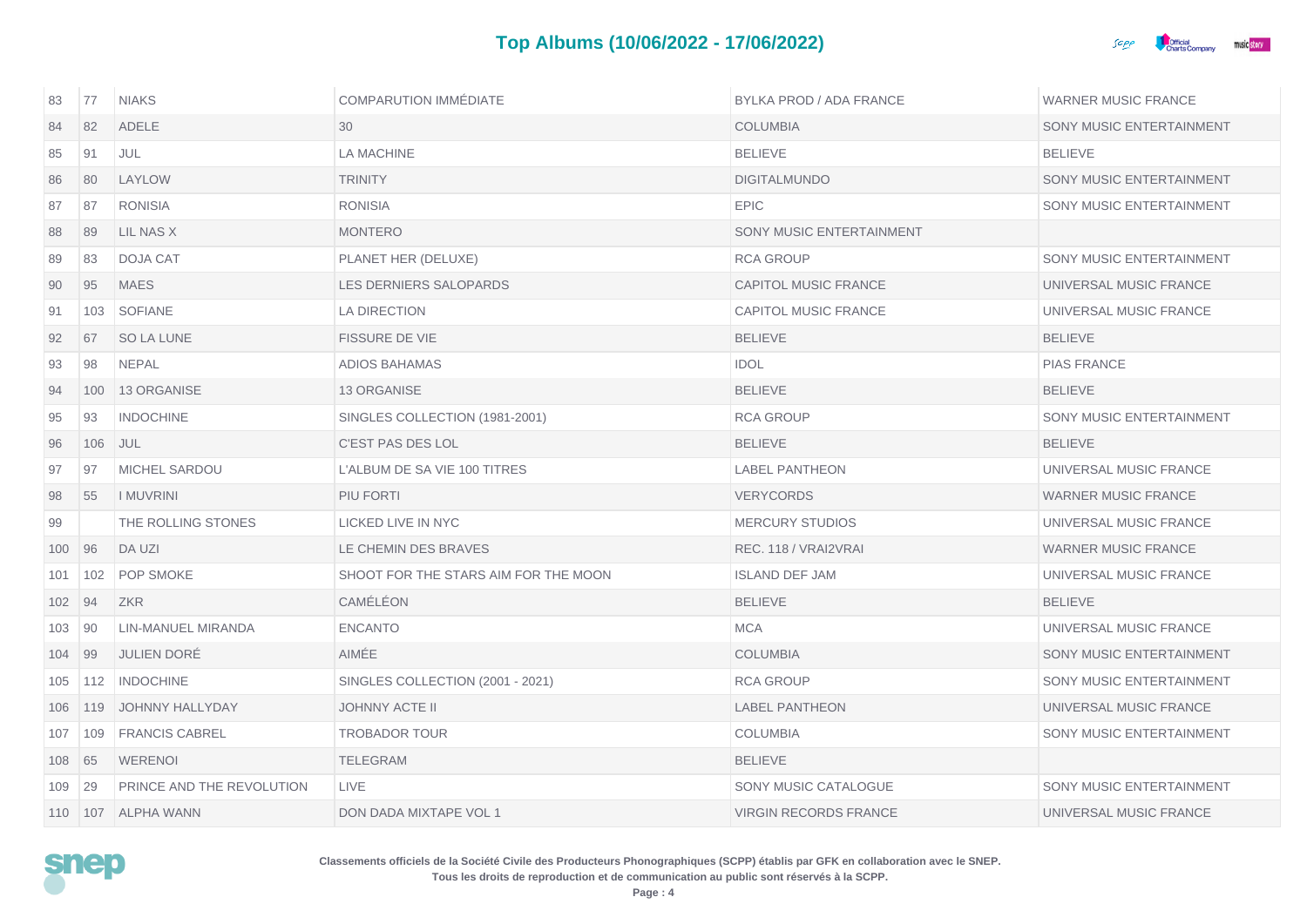

|            |                 | 111   118   BENAB              | AU CLAIR DE LA RUE                                 | <b>ISLAND DEF JAM / BENDO</b> | UNIVERSAL MUSIC FRANCE     |
|------------|-----------------|--------------------------------|----------------------------------------------------|-------------------------------|----------------------------|
|            |                 | 112 108 DINOS                  | STAMINA, MEMENTO                                   | <b>CAPITOL MUSIC FRANCE</b>   | UNIVERSAL MUSIC FRANCE     |
|            |                 | 113   114   SOOLKING           | <b>VINTAGE</b>                                     | CAPITOL MUSIC FRANCE          | UNIVERSAL MUSIC FRANCE     |
|            |                 | 114   110   BEN MAZUE          | <b>PARADIS</b>                                     | <b>COLUMBIA</b>               | SONY MUSIC ENTERTAINMENT   |
| 115        |                 | <b>GEORGE EZRA</b>             | <b>GOLD RUSH KID</b>                               | <b>COLUMBIA</b>               | SONY MUSIC ENTERTAINMENT   |
|            | 116   116   JUL |                                | LOIN DU MONDE                                      | <b>BELIEVE</b>                | <b>BELIEVE</b>             |
|            |                 | 117   101   FRANGLISH          | VIBE (MOOD2 EDITION)                               | <b>CAPITOL MUSIC FRANCE</b>   | UNIVERSAL MUSIC FRANCE     |
|            |                 | 118   117   AYA NAKAMURA       | <b>AYA</b>                                         | <b>REC118</b>                 | WARNER MUSIC FRANCE        |
| 119        |                 | 121   MAES                     | RÉELLE VIE 3.0                                     | CAPITOL MUSIC FRANCE          | UNIVERSAL MUSIC FRANCE     |
| 120        |                 | <b>133 NAPS</b>                | ON EST FAIT POUR ÇA                                | <b>BELIEVE</b>                | <b>BELIEVE</b>             |
| 121        |                 | 104 LUV RESVAL                 | <b>ETOILE NOIRE</b>                                | AWA                           | SONY MUSIC ENTERTAINMENT   |
|            |                 | 122   135   LANDY              | A-ONE                                              | <b>BELIEVE</b>                | <b>BELIEVE</b>             |
|            |                 | 123   115   HARRY STYLES       | FINE LINE                                          | <b>COLUMBIA</b>               | SONY MUSIC ENTERTAINMENT   |
| 124        |                 | 126 GUY2BEZBAR                 | COCO JOJO                                          | <b>BLUE MAGIC CORP</b>        | SONY MUSIC ENTERTAINMENT   |
| 125        |                 | 111 BILLIE EILISH              | <b>HAPPIER THAN EVER</b>                           | <b>POLYDOR</b>                | UNIVERSAL MUSIC FRANCE     |
|            |                 | 126   125   BERNARD LAVILLIERS | SOUS UN SOLEIL ENORME ? VERSION COLLECTOR ? EDITIO | ROMANCE MUSIQUE               | UNIVERSAL MUSIC FRANCE     |
| 127        | 148             | <b>FLORENT PAGNY</b>           | <b>L'AVENIR</b>                                    | CAPITOL MUSIC FRANCE          | UNIVERSAL MUSIC FRANCE     |
| 128        |                 | 122 HOSHI                      | <b>ETOILE FLIPPANTE</b>                            | <b>BELIEVE</b>                | <b>BELIEVE</b>             |
| 129        | 186             | <b>EDDY MITCHELL</b>           | <b>COUNTRY ROCK</b>                                | <b>POLYDOR</b>                | UNIVERSAL MUSIC FRANCE     |
| 130        |                 | 131 PURPLE DISCO MACHINE       | <b>EXOTICA</b>                                     | <b>RCA GROUP</b>              | SONY MUSIC ENTERTAINMENT   |
| 131        | 140             | <b>SCH</b>                     | <b>ROOFTOP</b>                                     | <b>REC118</b>                 | <b>WARNER MUSIC FRANCE</b> |
| $132$   11 |                 | JOHNNY HALLYDAY                | LIVE JOHNNY CIRCUS 1972                            | <b>LABEL PANTHEON</b>         | UNIVERSAL MUSIC FRANCE     |
| 133        |                 | 105 BLACK KEYS (THE)           | DROPOUT BOOGIE                                     | WEA                           | <b>WARNER MUSIC FRANCE</b> |
| 134        |                 | <b>CHILOO</b>                  | <b>GENESE</b>                                      | <b>BELIEVE</b>                | <b>BELIEVE</b>             |
|            |                 | 135   132   COLDPLAY           | MUSIC OF THE SPHERES                               | <b>WEA</b>                    | <b>WARNER MUSIC FRANCE</b> |
| 136        |                 | 144 NÉPAL                      | $2016 - 2018$                                      | <b>IDOL</b>                   |                            |
| 137        |                 | 147 NISKA                      | <b>MR SAL</b>                                      | <b>CAPITOL MUSIC FRANCE</b>   | UNIVERSAL MUSIC FRANCE     |
|            |                 | 138   176   DJ SNAKE           | <b>CARTE BLANCHE</b>                               | <b>CAPITOL MUSIC FRANCE</b>   | UNIVERSAL MUSIC FRANCE     |

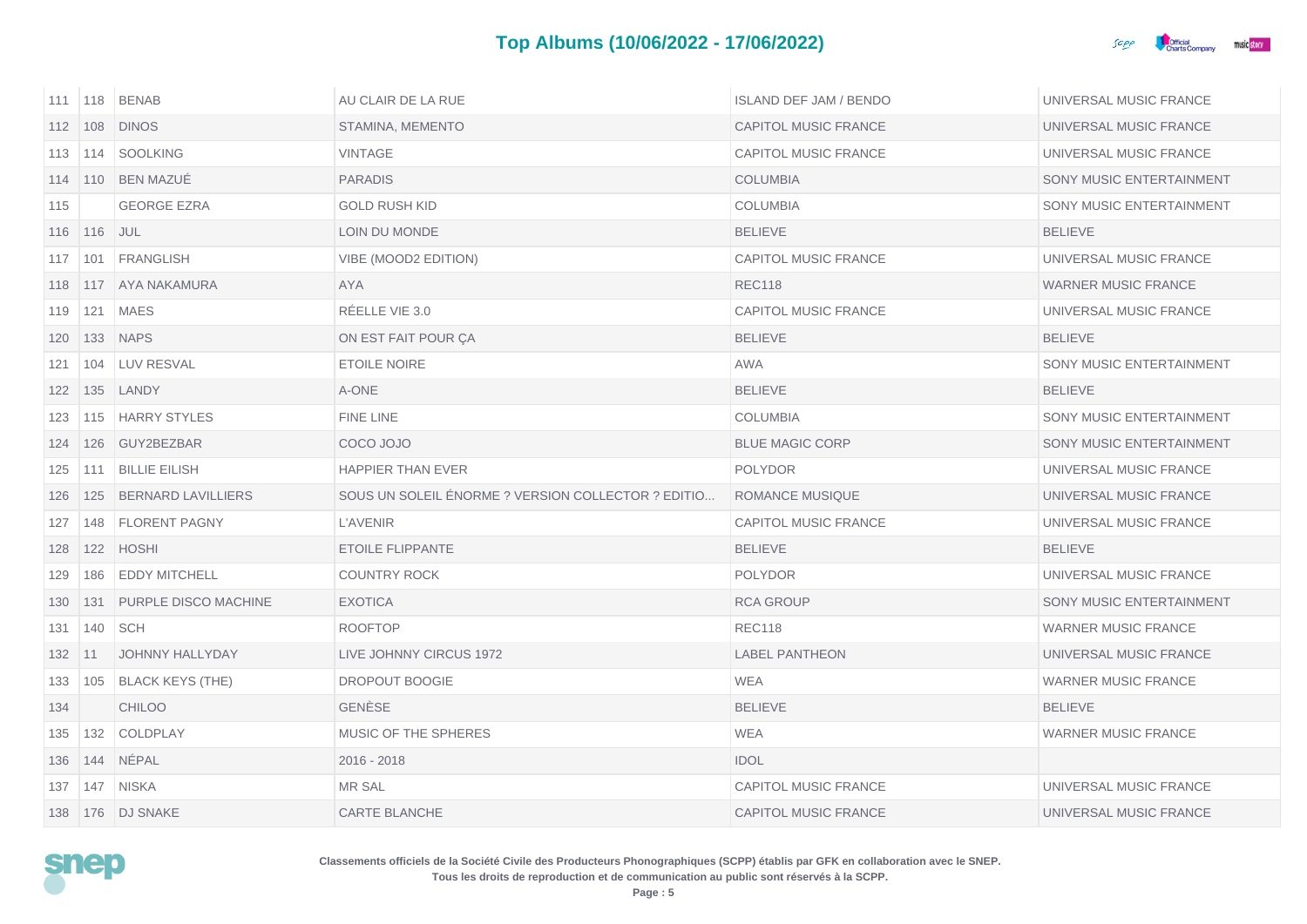

| 139 | 124 | <b>HATIK</b>         | VAGUE À L'ÂME                   | <b>BELIEVE</b>                | <b>BELIEVE</b>             |
|-----|-----|----------------------|---------------------------------|-------------------------------|----------------------------|
| 140 | 137 | <b>AMEL BENT</b>     | <b>VIVANTE</b>                  | <b>CAPITOL MUSIC FRANCE</b>   | UNIVERSAL MUSIC FRANCE     |
| 141 |     | 130   LACRIM         | PERSONA NON GRATA               | CAPITOL MUSIC FRANCE          | UNIVERSAL MUSIC FRANCE     |
| 142 | 128 | PLK                  | <b>MENTAL</b>                   | <b>PANENKA</b>                | <b>WAGRAM</b>              |
| 143 | 127 | LA FÈVE              | <b>ERRR</b>                     | <b>ADA FRANCE</b>             |                            |
| 144 |     | 113 ARCADE FIRE      | <b>WE</b>                       | <b>COLUMBIA</b>               | SONY MUSIC ENTERTAINMENT   |
| 145 | 141 | LYNDA                | <b>PAPILLON</b>                 | <b>POLYDOR</b>                | UNIVERSAL MUSIC FRANCE     |
| 146 | 136 | RENAUD               | PUTAIN DE BEST OF! DIGIPACK 3CD | CATALOGUE MARKETING CLASSIQUE | WARNER MUSIC FRANCE        |
| 147 | 139 | PLACEBO              | NEVER LET ME GO                 | <b>VIRGIN RECORDS FRANCE</b>  | UNIVERSAL MUSIC FRANCE     |
| 148 |     | 143 BOOBA            | <b>ULTRA</b>                    | <b>CAPITOL MUSIC FRANCE</b>   | UNIVERSAL MUSIC FRANCE     |
| 149 |     | MARIE-FLORE          | JE SAIS PAS SI ÇA VA            | <b>BELIEVE</b>                | <b>BELIEVE</b>             |
| 150 |     | 145 JAZZY BAZZ       | <b>MEMORIA</b>                  | <b>IDOL</b>                   | <b>PIAS FRANCE</b>         |
| 151 | 167 | <b>ELTON JOHN</b>    | THE LOCKDOWN SESSIONS           | <b>VIRGIN RECORDS FRANCE</b>  | UNIVERSAL MUSIC FRANCE     |
| 152 |     | 142 LUJIPEKA         | <b>MONTAGNES RUSSES</b>         | <b>ROMANCE MUSIQUE</b>        | UNIVERSAL MUSIC FRANCE     |
| 153 | 150 | <b>KEEN'V</b>        | <b>REVER</b>                    | PARLOPHONE                    | <b>WARNER MUSIC FRANCE</b> |
| 154 | 157 | <b>SOSO MANESS</b>   | AVEC LE TEMPS                   | <b>RCA GROUP</b>              | SONY MUSIC ENTERTAINMENT   |
| 155 | 155 | <b>MISTER V</b>      | <b>MVP REEDITION</b>            | <b>BELIEVE</b>                | <b>BELIEVE</b>             |
| 156 | 149 | <b>JUSTIN BIEBER</b> | <b>JUSTICE</b>                  | <b>ISLAND DEF JAM</b>         | UNIVERSAL MUSIC FRANCE     |
| 157 | 146 | 1PLIKÉ140            | ARRÊTEZ-LE ! VOL.2              | <b>CAPITOL MUSIC FRANCE</b>   | UNIVERSAL MUSIC FRANCE     |
| 158 |     | FRÉDÉRIC FRANÇOIS    | EN DUO                          | <b>MBM RECORDS</b>            | SONY MUSIC ENTERTAINMENT   |
| 159 | 154 | AVA MAX              | <b>HEAVEN &amp; HELL</b>        | <b>WEA</b>                    | <b>WARNER MUSIC FRANCE</b> |
| 160 | 152 | <b>MAÎTRE GIMS</b>   | LE FLÉAU                        | <b>PLAY TWO</b>               | SONY MUSIC ENTERTAINMENT   |
| 161 | 151 | SOFIANE PAMART       | <b>LETTER</b>                   | <b>PIAS FRANCE</b>            | <b>PIAS FRANCE</b>         |
| 162 | 153 | <b>NIRO</b>          | SALE MÖME                       | <b>AMBITION MUSIC</b>         | SONY MUSIC ENTERTAINMENT   |
| 163 | 158 | <b>TIMAL</b>         | CALIENTE                        | <b>ELEKTRA FRANCE</b>         | <b>WARNER MUSIC FRANCE</b> |
| 164 |     | 134 MEDINE           | <b>MEDINE FRANCE</b>            | <b>BMG RIGHTS MANAGEMENT</b>  | <b>WARNER MUSIC FRANCE</b> |
| 165 | 156 | CLAUDIO CAPÉO        | PENSO A TE                      | <b>JO &amp; CO</b>            | SONY MUSIC ENTERTAINMENT   |
| 166 |     | VAL DE RAP           | VAL DE RAP                      | <b>BELIEVE</b>                |                            |

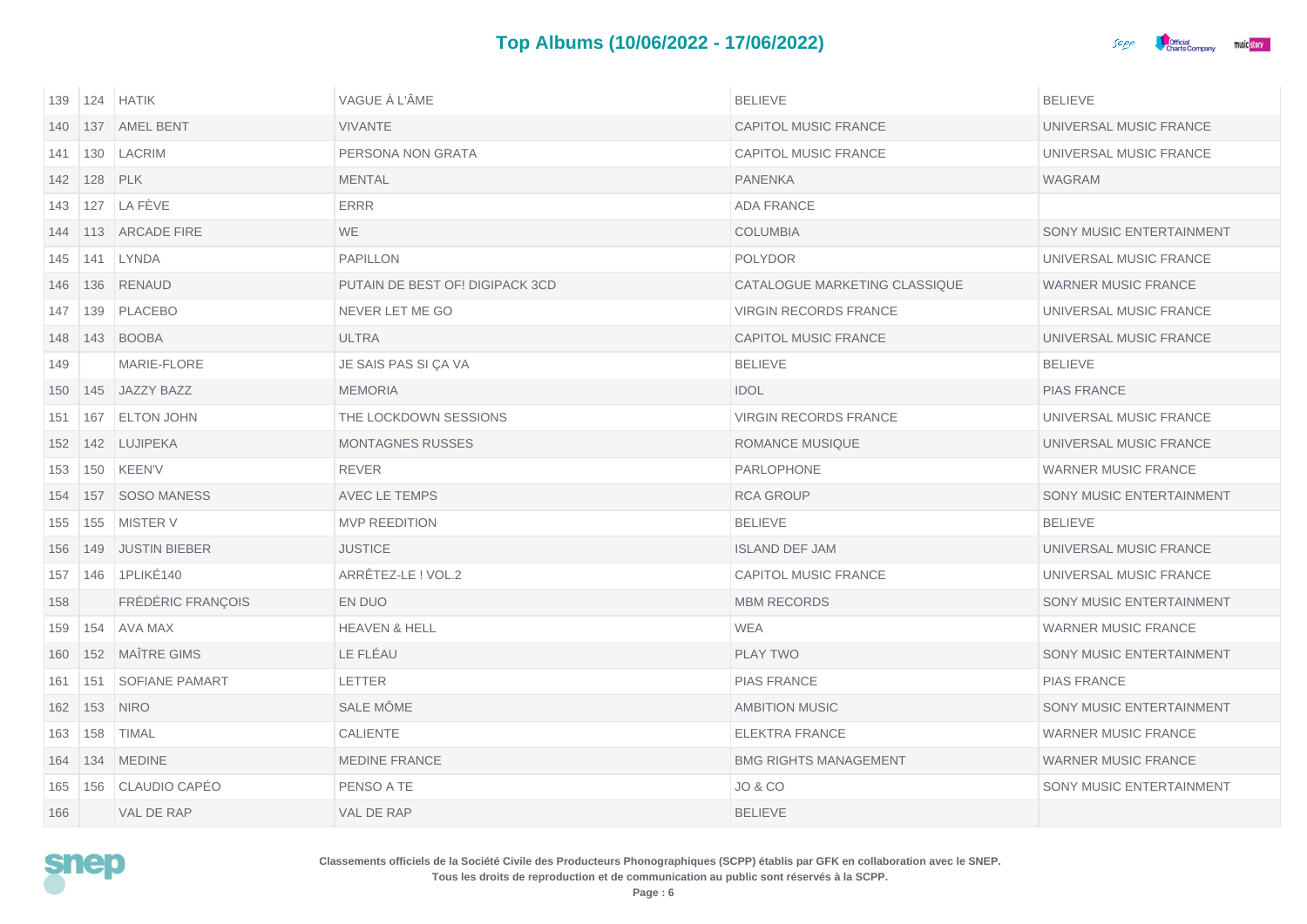

| 167 | 162 | <b>HATIK</b>             | <b>CHAISE PLIANTE - VERSION GOLD</b> | <b>ISLAND DEF JAM / BENDO</b> | UNIVERSAL MUSIC FRANCE     |
|-----|-----|--------------------------|--------------------------------------|-------------------------------|----------------------------|
| 168 | 165 | <b>THERAPIE TAXI</b>     | <b>RUPTURE 2 MERDE</b>               | <b>PANENKA</b>                | <b>WAGRAM</b>              |
| 169 | 23  | <b>JOHNNY HALLYDAY</b>   | LIVE FREJUS 1966                     | <b>LABEL PANTHEON</b>         | UNIVERSAL MUSIC FRANCE     |
| 170 | 161 | FREEZE CORLEONE          | <b>LMF</b>                           | <b>VIRGIN RECORDS FRANCE</b>  | UNIVERSAL MUSIC FRANCE     |
| 171 | 160 | <b>DRAKE</b>             | <b>CERTIFIED LOVER BOY</b>           | <b>ISLAND DEF JAM</b>         |                            |
|     |     | 172   174   BOSH         | <b>SYNKINISI</b>                     | <b>RCA GROUP</b>              | SONY MUSIC ENTERTAINMENT   |
| 173 | 163 | <b>OBOY</b>              | OMEGA                                | <b>BELIEVE</b>                | <b>BELIEVE</b>             |
| 174 |     | <b>FKJ</b>               | <b>VINCENT</b>                       | <b>BIGWAX DISTRIBUTION</b>    | <b>BIGWAX DISTRIBUTION</b> |
| 175 | 171 | <b>ANITTA</b>            | <b>VERSIONS OF ME</b>                | <b>WARNER</b>                 |                            |
| 176 |     | 164 IMENES               | ES.                                  | <b>ISLAND DEF JAM / BENDO</b> | UNIVERSAL MUSIC FRANCE     |
| 177 |     | 138   DEF LEPPARD        | <b>DIAMOND STAR HALOS</b>            | <b>VIRGIN RECORDS FRANCE</b>  | UNIVERSAL MUSIC FRANCE     |
| 178 |     | 179 SASSO                | ENFANT2LARUE VOL.2                   | WLAB <sub>2</sub>             | <b>WAGRAM</b>              |
| 179 | 166 | KAZA                     | <b>HEARTBREAK LIFE</b>               | <b>ELEKTRA FRANCE</b>         | <b>WARNER MUSIC FRANCE</b> |
| 180 |     | 183 BURNA BOY            | <b>AFRICAN GIANT</b>                 | <b>WEA</b>                    | <b>WARNER MUSIC FRANCE</b> |
| 181 | 120 | <b>LIAM GALLAGHER</b>    | <b>C'MON YOU KNOW</b>                | WEA                           | <b>WARNER MUSIC FRANCE</b> |
| 182 |     | 178 47TER                | <b>L'ADRESSE</b>                     | LABEL ENTRECÔTE               | SONY MUSIC ENTERTAINMENT   |
| 183 | 195 | <b>FEU! CHATTERTON</b>   | <b>PALAIS D'ARGILE</b>               | <b>VIRGIN RECORDS FRANCE</b>  | UNIVERSAL MUSIC FRANCE     |
| 184 |     | 188 POMME                | LES FAILLES CACHÉES                  | <b>POLYDOR</b>                | UNIVERSAL MUSIC FRANCE     |
| 185 |     | 170   PATRICK FIORI      | UN AIR DE FAMILLE                    | <b>RCA GROUP</b>              | SONY MUSIC ENTERTAINMENT   |
| 186 |     | 182 GAMBI                | LA VIE EST BELLE                     | <b>REC118</b>                 | <b>WARNER MUSIC FRANCE</b> |
| 187 | 185 | <b>ALONZO</b>            | CAPO DEI CAPI VOL. II & III          | <b>ISLAND DEF JAM</b>         | UNIVERSAL MUSIC FRANCE     |
| 188 |     | 191 JOE DWET FILE        | <b>CALYPSO</b>                       | DF EMPIRE                     | SONY MUSIC ENTERTAINMENT   |
| 189 |     | 172 LES ENFOIRES         | 2022 UN AIR D'ENFOIRES               | SONY MUSIC/RESTOS DU COEUR    | SONY MUSIC ENTERTAINMENT   |
| 190 |     | 192 SCORPIONS            | ROCK BELIEVER                        | <b>VIRGIN RECORDS FRANCE</b>  | UNIVERSAL MUSIC FRANCE     |
| 191 |     | DEPECHE MODE             | EXCITER   THE 12" SINGLES            | <b>COLUMBIA</b>               | SONY MUSIC ENTERTAINMENT   |
| 192 |     | 175 WEJDENE              | 16                                   | <b>VIRGIN RECORDS FRANCE</b>  | UNIVERSAL MUSIC FRANCE     |
| 193 | 159 | ERA                      | THE LIVE EXPERIENCE                  | <b>ELVD</b>                   | SONY MUSIC ENTERTAINMENT   |
|     |     | 194   123   BARACK ADAMA | <b>BLACK HOUSE</b>                   | <b>BELIEVE</b>                | <b>BELIEVE</b>             |